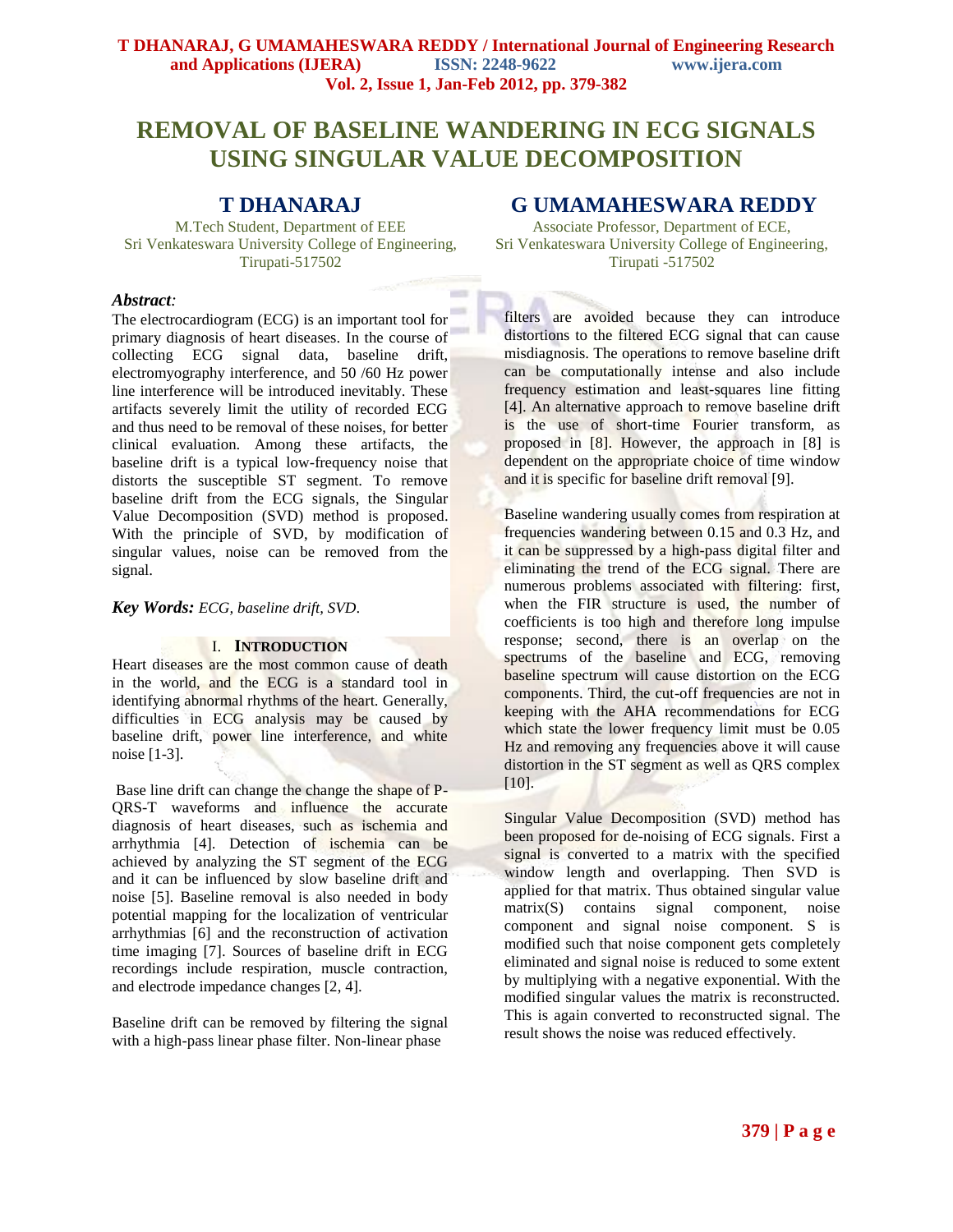# **T DHANARAJ, G UMAMAHESWARA REDDY / International Journal of Engineering Research and Applications (IJERA) ISSN: 2248-9622 www.ijera.com Vol. 2, Issue 1, Jan-Feb 2012, pp. 379-382**

#### II. **METHODS AND MATERIALS**

A rigorous approach to data analysis must involve an up-front characterization of the structure of the data. In addition to a broader utility in analysis methods, singular value decomposition (SVD) can be valuable tool in obtaining such a characterization. A single experiment can generate measurements for thousands, or even tens of thousands of data, but can consist of hundreds data are currently rather noisy, and SVD can detect and extract small signals from noisy data. SVD was used to reduce the noise reduction kind of elements separation. When signal is highly correlated

and mixed with the one dimensional noise using SVD for mapping to the higher dimensions space, the data which is more correlated, means the data of main signal are aligned in one direction, it means that singular values related to the ECG are greater and the singular values of the noise are assigned smaller values as well. In this way, the great and small elements of the signal would be separated from each other by singular values. In this result, we can separate the noise signal from the main signal. Of course, the singular values of the signal and noise cannot be perfectly separated from each other, in this status; we can do the separating procedure as follows.

$$
X = U S VT = (Um Um,n Un) \begin{pmatrix} S_m & 0 & 0 \ 0 & S_{m,n} & 0 \ 0 & 0 & S_n \end{pmatrix} \begin{pmatrix} V_m^T \\ V_m^T \\ V_m^T \end{pmatrix} \begin{pmatrix} N \\ W_m^T \\ N \\ e^T \\ e^T \\ nR \end{pmatrix}
$$

Here the 'm' indices for main signal and 'n' indices for the noise. As seen in the above matrix, the singular values of signal are added in the number of the matrix elements. In this work, we tried to use a method in filtering the singular values of the SVD mapping; new way is presented in order to omit noise from ECG signal. In this process, at first signal is transferred to the higher dimension space by using SVD mapping, therefore through an algorithm its singular values are optimized and via the reverse mapping to the initial space would be reconverted.

#### SVD method over ECG signal:

In this work in order to apply SVD on ECG (sampling rate 360 Hz), initially one segment of signal in length of 4000 samples is selected and then windowing with the length of 40 samples and overlapping of 44% upon this segment of signal is applied and by placing each window of signal in one column of a 2 dimensional matrix, the desirable

matrix for applying the SVD is achieved. Using the overlapping is in order to omit the edge effects. Conclusively, we have:

Conclusively, we have:  
\n
$$
x = (x_1, x_2, \dots, x_n) \rightarrow \begin{pmatrix} x_1 & x_{w-\alpha} & x_{2w-2\alpha} \\ x_2 & x_{w+1-\alpha} & x_{2w+1-2\alpha} \\ x_w & x_{2w-\alpha} & x_{3w-2\alpha} \end{pmatrix}
$$

Here x is a segment of the main signal in the length of m,  $x_i$  is the samples of signal, w is the length of one window, and  $\alpha$  is representing the overlapping. After applying the SVD upon the above matrix, through investigating the related singular values to the clean signals from the library of MIT-BIH and the noised signals, are observed that singular values of the clean signals under the effect of noise in comparison with the state of without noise, some changes upon each of it are happening. The idea is based on optimizing the singular values related to the noisy signal in order to reduce the effect of noise, these values to be multiplied into a function and remapped to the initial space by reverse transformation procedure.

## III.**EXPERIMENTAL RESULTS**

The ECG signal is added with baseline wandering noise signal to test the proposed denoising of signals using SVD method. The results were obtained discussed based on the criteria of Maximum absolute error (MAE), Mean square error (MSE) and Signal to noise ratio of the output signal  $(SNR_0)$ . The results are tabulated in the following tables for various noise signals respectively. Then output SNR is calculated for different values of input SNR to measure the performance SVD method based on SNR, MSE, and MAE as criteria.



Fig 1 (a): Original Signal 100.dat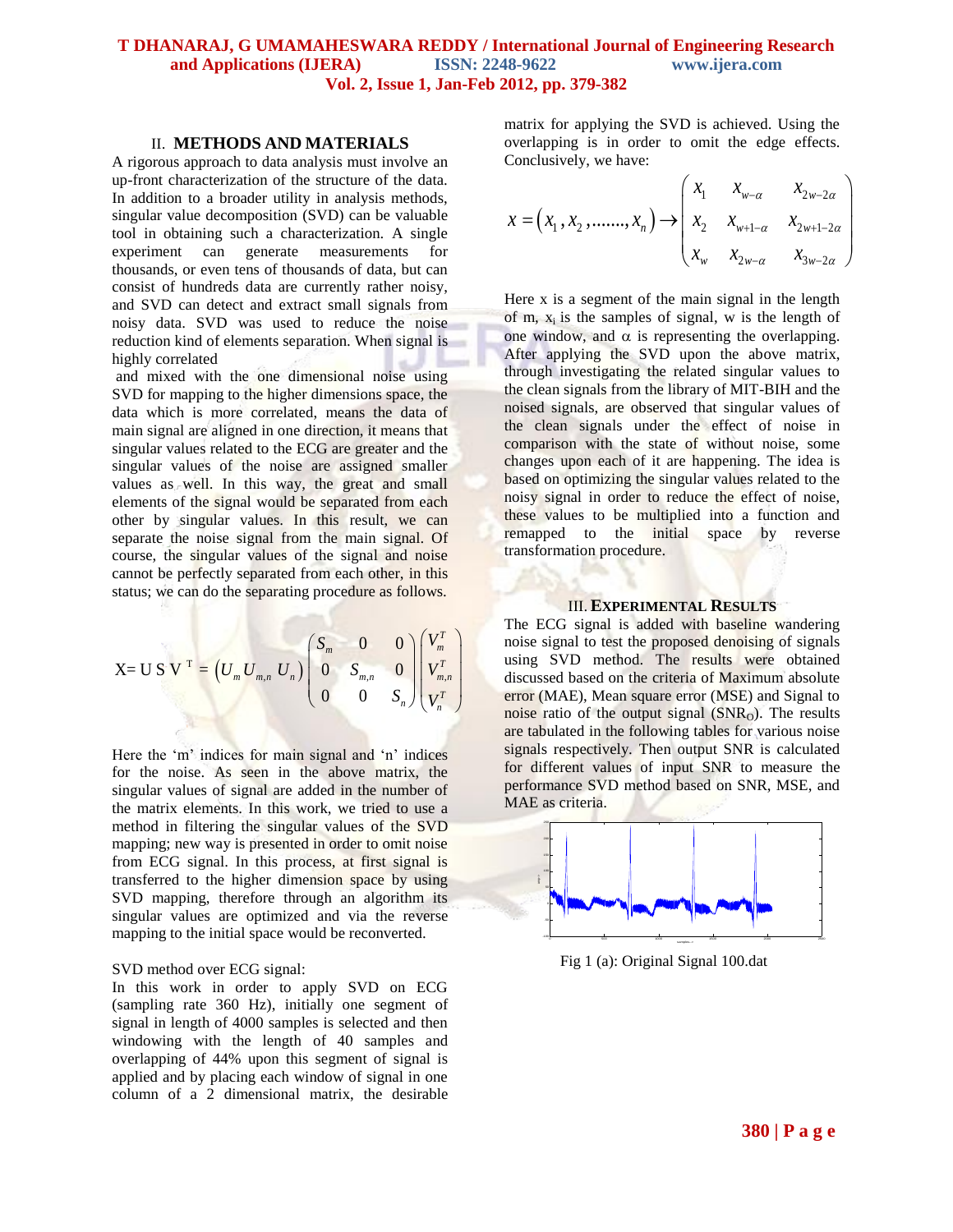# **T DHANARAJ, G UMAMAHESWARA REDDY / International Journal of Engineering Research and Applications (IJERA) ISSN: 2248-9622 www.ijera.com Vol. 2, Issue 1, Jan-Feb 2012, pp. 379-382**



Fig. 1 (d) Reconstructed ECG Signal

| Table 1. SNRo, MAE and MSE values for denoising |
|-------------------------------------------------|
| of the original signal corrupted by bw.dat      |

| SIGNAL  |            | SNRi: -1 dB |             | SNRi: OdB  |            |             |  |
|---------|------------|-------------|-------------|------------|------------|-------------|--|
|         | <b>MAE</b> | <b>MSE</b>  | <b>SNRo</b> | <b>MAE</b> | <b>MSE</b> | <b>SNRo</b> |  |
| 100.dat | 237.85     | 1053.3      | 0.2116      | 237.83     | 1053.3     | 0.2113      |  |
| 101.dat | 275.37     | 741.39      | 0.0985      | 275.36     | 741.43     | 0.0983      |  |
| 103.dat | 389.03     | 3234.7      | 0.2057      | 388.95     | 3234.4     | 0.206       |  |
| 114.dat | 423.3      | 1953.4      | 0.0881      | 423.37     | 1953.3     | 0.0884      |  |
| 230.dat | 298.06     | 3943.3      | 0.247       | 298        | 3944       | 0.2462      |  |
| 234.dat | 336.19     | 176.17      | 0.1732      | 336.12     | 1761.3     | 0.1734      |  |

| NOISE:bw.dat |           |        |        |            |        |             |             |        |        |  |  |  |
|--------------|-----------|--------|--------|------------|--------|-------------|-------------|--------|--------|--|--|--|
| SIGNAL       | SNRi:-7dB |        |        | SNRi: -5dB |        |             | SNRi: -3 dB |        |        |  |  |  |
|              | MAE       | MSE    | SNRo   | MAE        | MSE    | <b>SNRO</b> | MAE         | MSE    | SNRo   |  |  |  |
| 100.dat      | 238       | 1052.9 | 0.213  | 237.94     | 1053.6 | 0.2125      | 237.89      | 1053.9 | 0.212  |  |  |  |
| 101.dat      | 275.51    | 741.11 | 0.1001 | 275.54     | 741.2  | 0.0996      | 275.41      | 741.3  | 0.0991 |  |  |  |
| 103.dat      | 389.76    | 3238   | 0.2011 | 389.46     | 3236.5 | 0.2032      | 389.22      | 3235.5 | 0.2046 |  |  |  |
| 114.dat      | 423.96    | 1955.1 | 0.0844 | 423.74     | 1954.3 | 0.0861      | 423.57      | 1953.8 | 0.0872 |  |  |  |
| 230.dat      | 298.51    | 3937.3 | 0.2536 | 298.17     | 3939.6 | 0.251       | 297.99      | 3941.6 | 0.2488 |  |  |  |
| 234.dat      | 336.7     | 1766.3 | 0.1611 | 336.53     | 1764.3 | 0.1659      | 336.34      | 1762.9 | 0.1695 |  |  |  |

From the table, it is observed that even for the lower SNR values SVD method is performing well. From the plots, it is observed that some small fluctuations present in the input are getting smoothed out. From Visual inspection, it is observed that the denoised ECG signals features were retained in the signal effectively. It will be useful for easy diagnosis of ECG signal features.

# IV.**CONCLUSIONS**

This method is based on enhancing and optimizing the Base line wandering Singular Values for omitting noise from ECG. Using different quantitative and qualitative parameters, the efficiency of this method is evaluated. Through using the stated parameters, it is indicated that this method can be utilized as one of the most powerful tools of denoising of ECG signal compared to the other methods. In addition of the quantitative and qualitative capability of the proposed method, fast running and applying this method. In this method the smaller values of SVD matrix are modified based on smaller values are containing noise. The around 20% of the first singular values are keeping intact. Around 60% of the next singular values are modified in exponential decay manner. The remaining singular values are nullified. Due to this the noise in the ECG signals is substantially eliminated.

# V. **FUTURE SCOPE**

In this method SVD is applied every time on a signal which is circularly shifted version of the original signal. Assume a value for n for  $N=2^n$ , where  $n = 0$ , 1, 2…..n-1. Each time the signal is shifted by an

# **381 | P a g e**